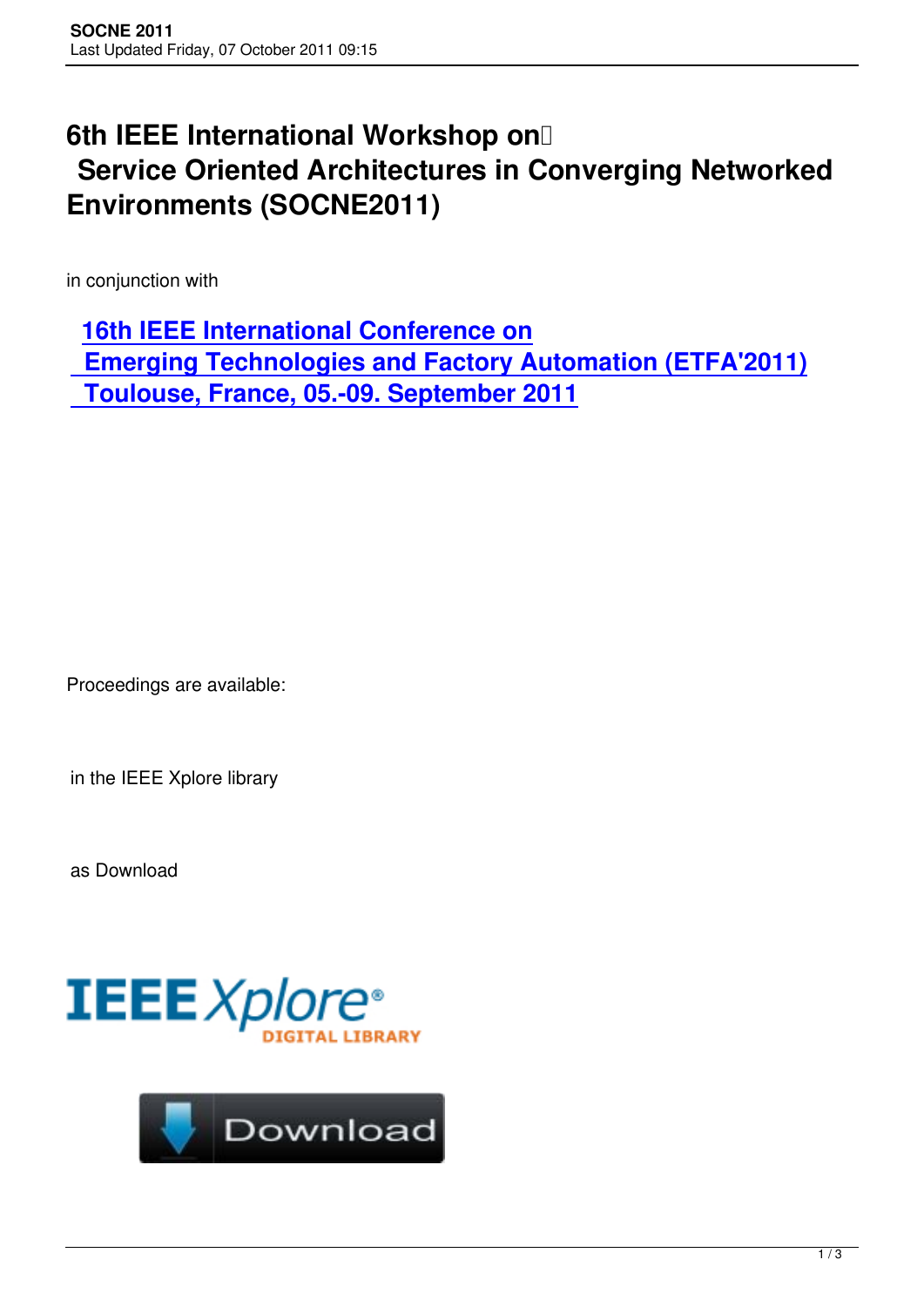Slides of the presentations:

OSAMI COMMONS - An open platform for dynamic services for ambient intelligence . Naci Dai (ETERATION A.S); Jesus Bermejo (Telvent); Felix Cuadrado Latasa (Univ. Politecnica de Madrid); Alejandra Ruiz López (Tecnalia); Isaac Agudo (Univ. de Malaga); Elmar Zeeb (Univ. of [Rostock\); Jan Krueger, Oliver Dohndorf \(Univ. of Dortmund\); Wolfgang Thronicke \(Sie](http://www.socne.org/images/stories/2011/Web/2011_SOCNE_01.pdf)mens); Christoph Fiehe, Anna Litvina (Materna)

 Autonomic Enterprise Service Bus . Philippe Lalanda, Issac Garcia (LIG, Grenoble); Denis Morand (Schneider Electric)

 [A New Approach for Automatic Ge](http://www.socne.org/images/stories/2011/Web/2011_SOCNE_02.pdf)neration of Tests for Next Generation Network Communication Service s. Marten Fischer, Ralf Tönjes, Rolf Lasch (Univ. of Applied Sciences Osnabrück)

 [Integration of Medical Equipment into SOA - enabling Technology for efficient Wo](http://www.socne.org/images/stories/2011/Web/2011_SOCNE_03.pdf)rkflow Management. Lars Lindemann, Mario Thron, Thomas Bangemann (Institut fuer Automation und Kommunikation e.V.); Oliver Grosser (Universitaetsklinikum Magdeburg)

 User-Generated Mobile Services for Health and Fitness . Alexandra Chapko, Marc Gräßle, Andreas Emrich, Dirk Werth (German Research Center for Artificial Intelligence); Carsten Rust (Morpho e-Documents); Jürgen Tacken (Orga Systems GmbH); Stephan Flake (Orga Systems G[mbH\); Nico Laum \(Univ. of Rostock\); Christian Lerche \(U](http://www.socne.org/images/stories/2011/Web/2011_SOCNE_05.pdf)niv. of Rostock); Alexander Weber (Deutsches Lauftherapiezentrum e.V.)

 Towards self-organization of networked medical devices . Joachim Hänsel (Fraunhofer Institute for Computer Architecture and Software Technology); Matthias Hovestadt (Technische Universitaet Berlin); Michael John (Fraunhofer Institute for Computer Architecture and Software T[echnology\); Odej Kao, Andreas Kliem \(Technische Unive](http://www.socne.org/images/stories/2011/Web/2011_SOCNE_06.pdf)rsitaet Berlin)

 Service offloading in Adaptive Real-Time Systems . Luis Lino Ferreira, Guilherme Silva, Luis Miguel Pinho (CISTER Research Group/ISEP)

 [Requirements for Smart Home Applications and Re](http://www.socne.org/images/stories/2011/Web/2011_SOCNE_07.pdf)alization with WS4D-PipesBox . Elmar Zeeb, Guido Moritz (Univ. of Rostock); Christian Beckel, Heinz Serfas (Robert Bosch GmbH); Frank Golatowski, Dirk Timmermann (Univ. of Rostock)

[Adaptive and Reliable Binding in Ambient Service Systems](http://www.socne.org/images/stories/2011/Web/2011_SOCNE_08.pdf) . Jan Krüger, Oliver Dohndorf,